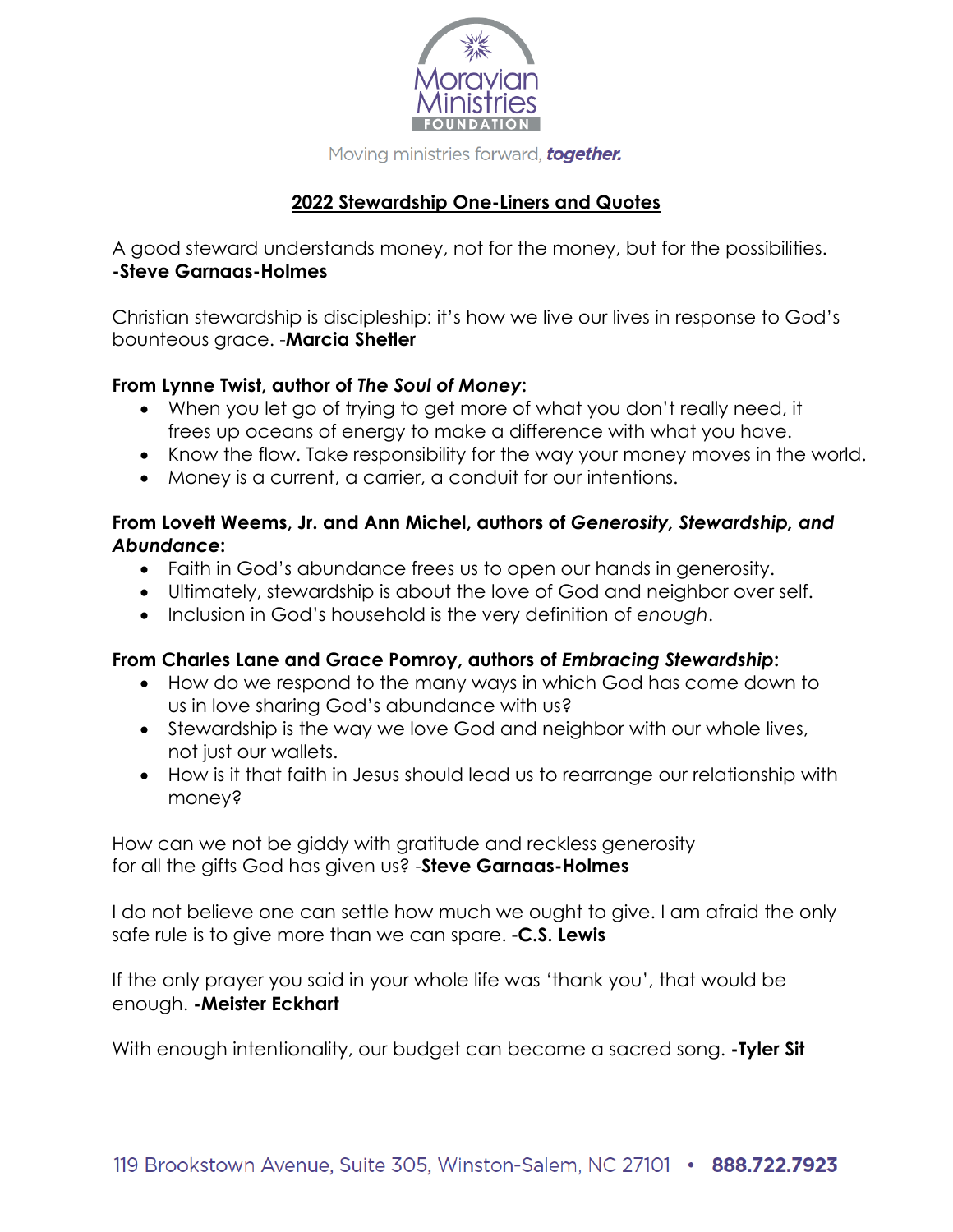

No matter how little we have, we have the honor of discerning with God how to invest in the things we love and strive to love more. **-Tyler Sit**

A Christian is a channel, not a reservoir; a conductor, not a receptacle. **-T. A. Kantonen**

Find out how much God has given you and from it take what you need; the remainder is needed by others. -**Augustine**

At the end of your life on earth, you will be evaluated and rewarded according to how well you handled what God entrusted to you. **-Rick Warren**

Whether our economic situation is abundant or scarce is not the issue. Whether our ministry is thriving or struggling because of economy is not the issue. Rather, the condition of hearts is what matters. -**Ilona Hadinger**

Where I was born and where and how I have lived are unimportant. It is what I have done with where I have been that should be of interest. **-DL Moody**

Our neighbors are God's people. Act like it. -**Rev. Michael Mather**

Gratefulness leads to great fullness. -**Kent Millard**

Extravagant generosity is about living on less and giving more to make a difference in our world. -**Dr. Phil Maynard**

God takes pleasure in his creation. He has designed it, provided for it, and his expectation is that his people will respect and protect it. -**Sandra Richter**

God calls us to aim our economic lives at love of God and love of neighbor. **-Michael Rhodes & Robby Holt**

Praise God from whom all blessings flow Circling through earth so all may grow Vanquishing fear so all may give Widening grace so all may live. -**Rev. Eric Law**

Gratitude flows from the recognition that who we are and what we have are gifts to be received and shared. -**Rev. Henri Nouwen**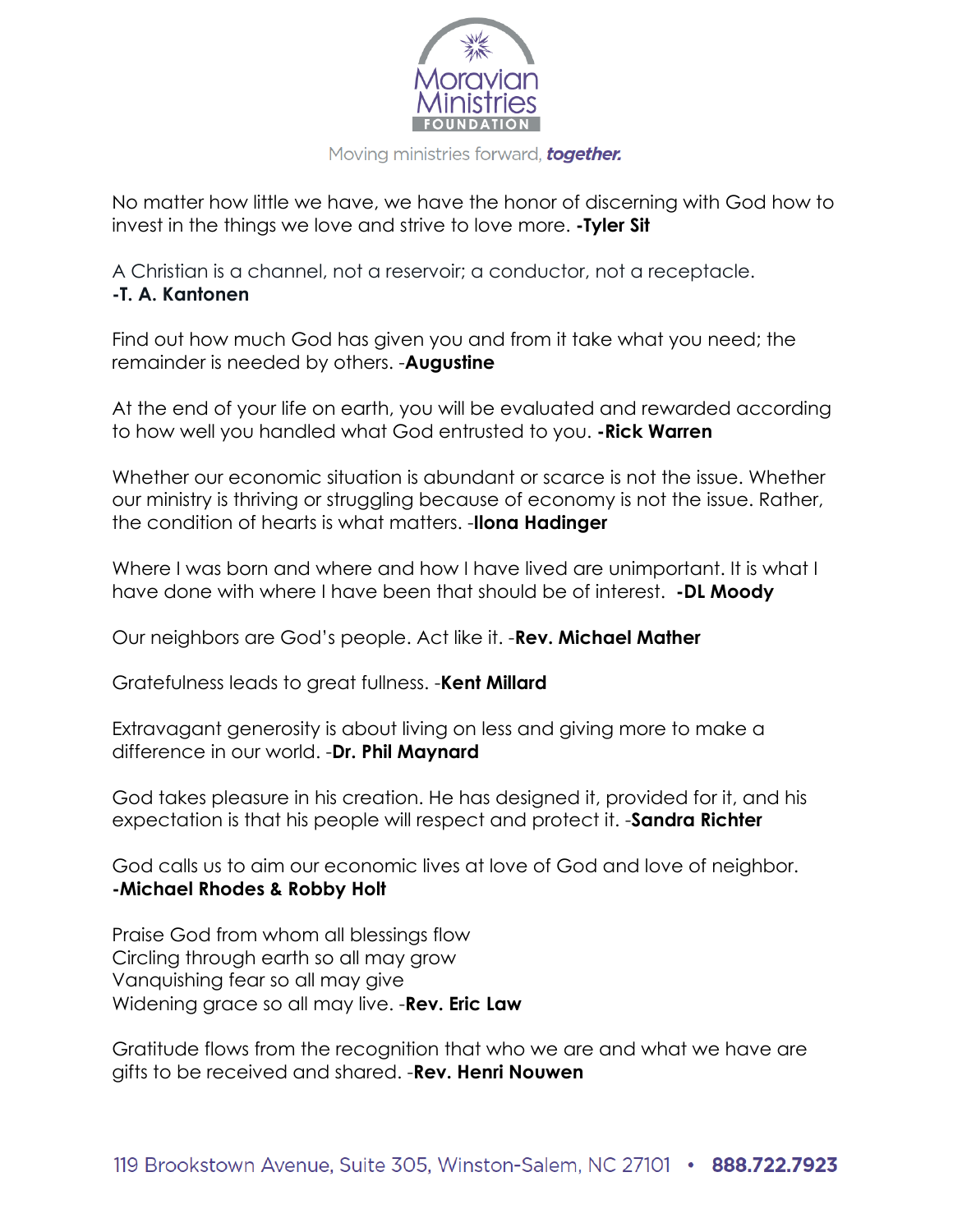

Stewardship is about God's economy, God's will for the world. One part of God's stewardship is God's love for the whole world, no exceptions. This means that stewardship is concerned about the well-being of the whole world. -**Bob Sitze**

The struggle ends when gratitude begins. -**Neale Donald Walsh**

Being faithful stewards of all we have been given is a loving response to our hurting world. -*Faithful, Hopeful, Loving Essentials*

Gratitude takes nothing for granted, is never unresponsive, is constantly awakening to new wonder, and to praise of the goodness of God. **-Thomas Merton**

You have God's promise that if you grow in your giving, you will grow in your relationship with Jesus. -**Rev. Charles Lane**

Every time I take a step in the direction of generosity, I know I am moving from fear to love. -**Rev. Henri Nouwen**

Giving is the lifeblood of happy living. -**Todd Parrish**

What fills the heart overflows the mouth. -**Martin Luther**

If we allow a day to pass by without practicing generosity, we are like a blacksmith's bellows: we breathe, but we do not live. -**Sanskrit Proverb**

We are rich only through what we give: and poor only through what we refuse and keep. -**Anne Swetchine**

We can't help but give, because of what Christ has given to us. -**Daniel Darling**

Are all of us to follow the Gospel teachings on money and possessions? I don't know. It probably calls us beyond where we would want to go, to a freedom from and a freedom for- but how that works out for each of us is not clear to me. What is certain is that until we claim that inner freedom, we will be unable to claim Christian discipleship. It is also true that the by-products of this kind of living are powerful enough to set fire to the earth. -**Doris Donnelly**

The person who gives to me teaches me to give. -**Danish Proverb**